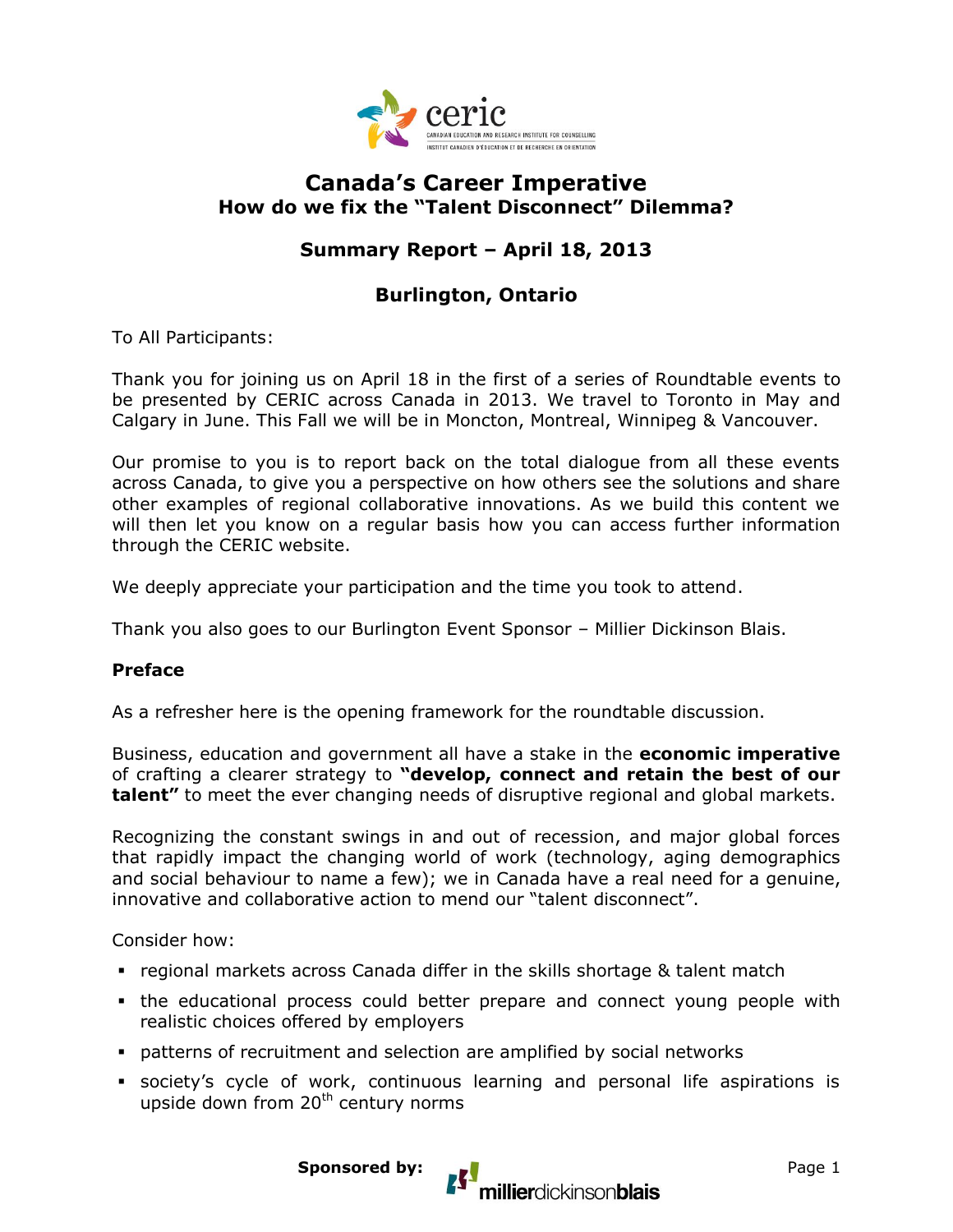

#### **Canada's Career Imperative How do we fix the "Talent Disconnect" Dilemma?**

### **Changing the Talent Match Process**

If there was **one thing you would change** to make the work search & talent match process work better, what would it be?

The response to this question for this Burlington group focused primarily on the "school to work" element in the work search and talent match process. We may find varied responses in the next roundtables as the mix of participants will include corporations, recruiters and government.

Here is a summary that captures the essence of what was said as there were multiple specific comments pointing in the direction of a few themes.

- Any change needs to involve Small and Medium Enterprises (SMEs) given the proportion of workforce they employ. Real opportunity exists for communities to reach out to SMEs; need to have conversations one SME employer at a time.
- Need more of a focus on entrepreneurship, R&D and innovation.
- New graduates need more understanding and help on how to access networks. That's how you get referrals to 90% of jobs. Learn more "real time" face-to-face networking, going beyond social networking tools.
- Address misconceptions or expectations among parents/society at large who still think of university as the only option and skilled trades as a step down. Parents are a huge influence on their children and they need to be having the conversations – but families are so over scheduled with extracurricular activities.
- Address the lack of knowledge of changing labour market data that teachers and guidance counsellors have in guiding children. Get career information into elementary school and introduce concepts as early as Grade 1.
- Co-op education opportunities in high school are key for students to test what they like to do and what they don't; need to find more ways to connect employers and students in real-world, contextual experiences (see Career Trek in Manitoba) [http://www.careertrek.ca](http://www.careertrek.ca/)
- Need a national workforce strategy that involves employers, educators and government.

millierdickinsonblais